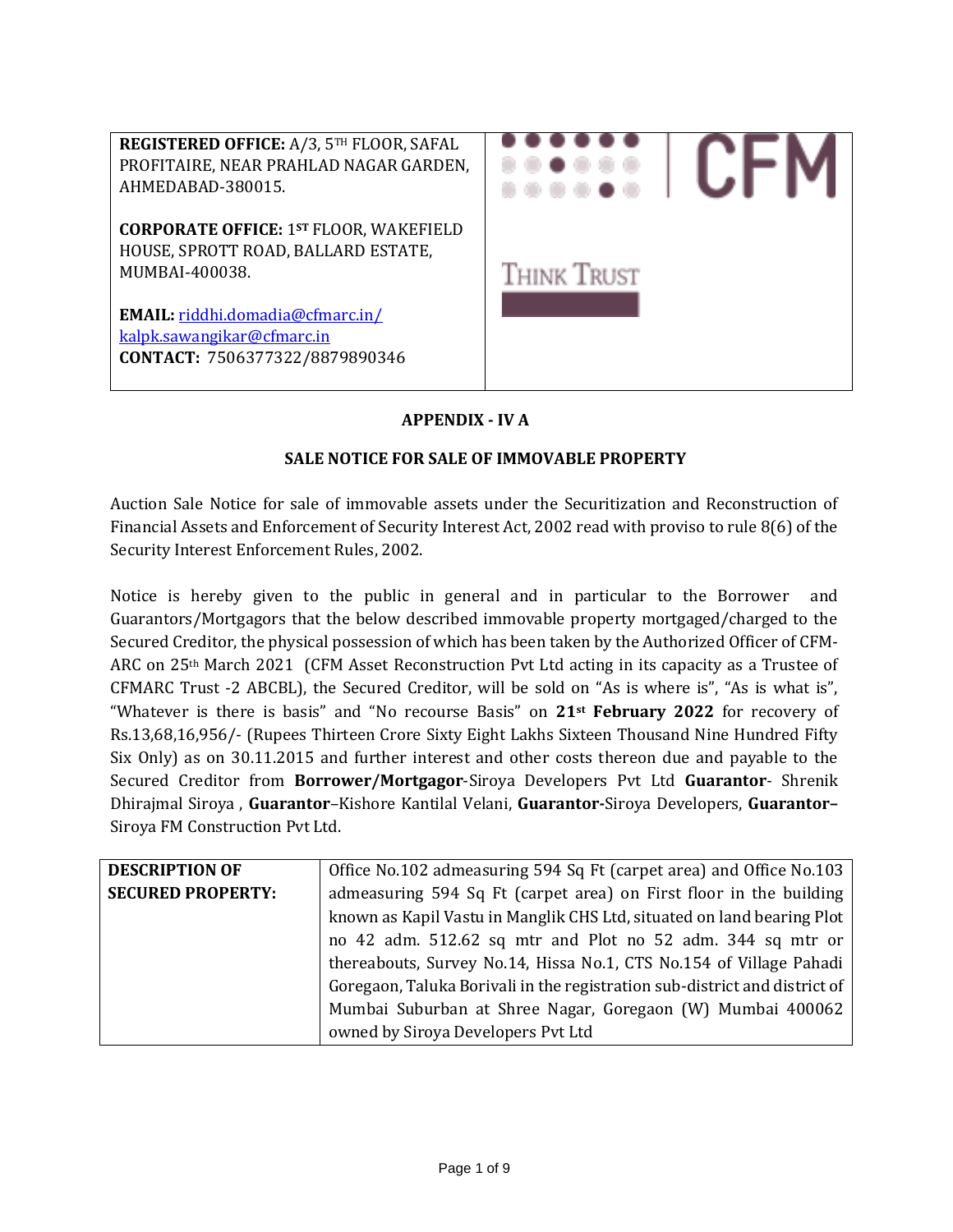| <b>SECURED DEBT:</b>       | Rs.13,68,16,956/- (Rupees Thirteen Crore Sixty-Eight Lakhs Sixteen            |
|----------------------------|-------------------------------------------------------------------------------|
|                            | Thousand Nine Hundred Fifty Six Only) as on 30.11.2015 and further            |
|                            | interest and other costs thereon due and payable                              |
|                            |                                                                               |
| <b>RESERVE PRICE (RP):</b> | Rs.2,70,00,000/-                                                              |
|                            | (Rupees Two Crore and Seventy Lakhs only)                                     |
| <b>INSPECTION DATE:</b>    | 10/02/2022                                                                    |
| <b>INSPECTION TIME:</b>    | From 11:00 AM to 1:00 PM                                                      |
| TIME:                      | $02:00$ PM to $03:00$ PM                                                      |
| DATE:                      | 21/02/2022                                                                    |
| <b>PLACE:</b>              | CFM-ARC, 1 <sup>st</sup> Floor, Wakefield House, Sprott Road, Ballard Estate, |
|                            | Mumbai - 400038                                                               |
| <b>For Public auction</b>  |                                                                               |
| <b>LAST DATE AND TIME</b>  | On or before 12.00 Noon on 21/02/2022                                         |
| <b>FOR BID SUBMISSION:</b> |                                                                               |
| EMD:                       | 10% of Reserve Price                                                          |
|                            | Rs. 27,00,000/- (Rupees Twenty Seven Lakhs Only)                              |
| <b>CONTACT:</b>            | Ms. Riddhi Domadia (7506377322)                                               |
|                            | Email: riddhi.domadia@cfmarc.in                                               |
|                            |                                                                               |
|                            | Mr. Kalpak Sawangikar (8879890346)                                            |
|                            | Email: kalpak.sawangikar@cfmarc.in                                            |

Encumbrances if any: Not known to the secured creditor

For detailed terms & conditions of the sale, please refer to the link provided on Secured Creditors website i.e[. https://www.cfmarc.in](https://www.cfmarc.in/) before submitting bids for taking part in the Public auction.

> Sd/- Authorised Officer CFM Asset Reconstruction Pvt. Ltd. Acting as trustee of CFMARC Trust -2 ABCBL

Date: 29/01/2022 Place: Mumbai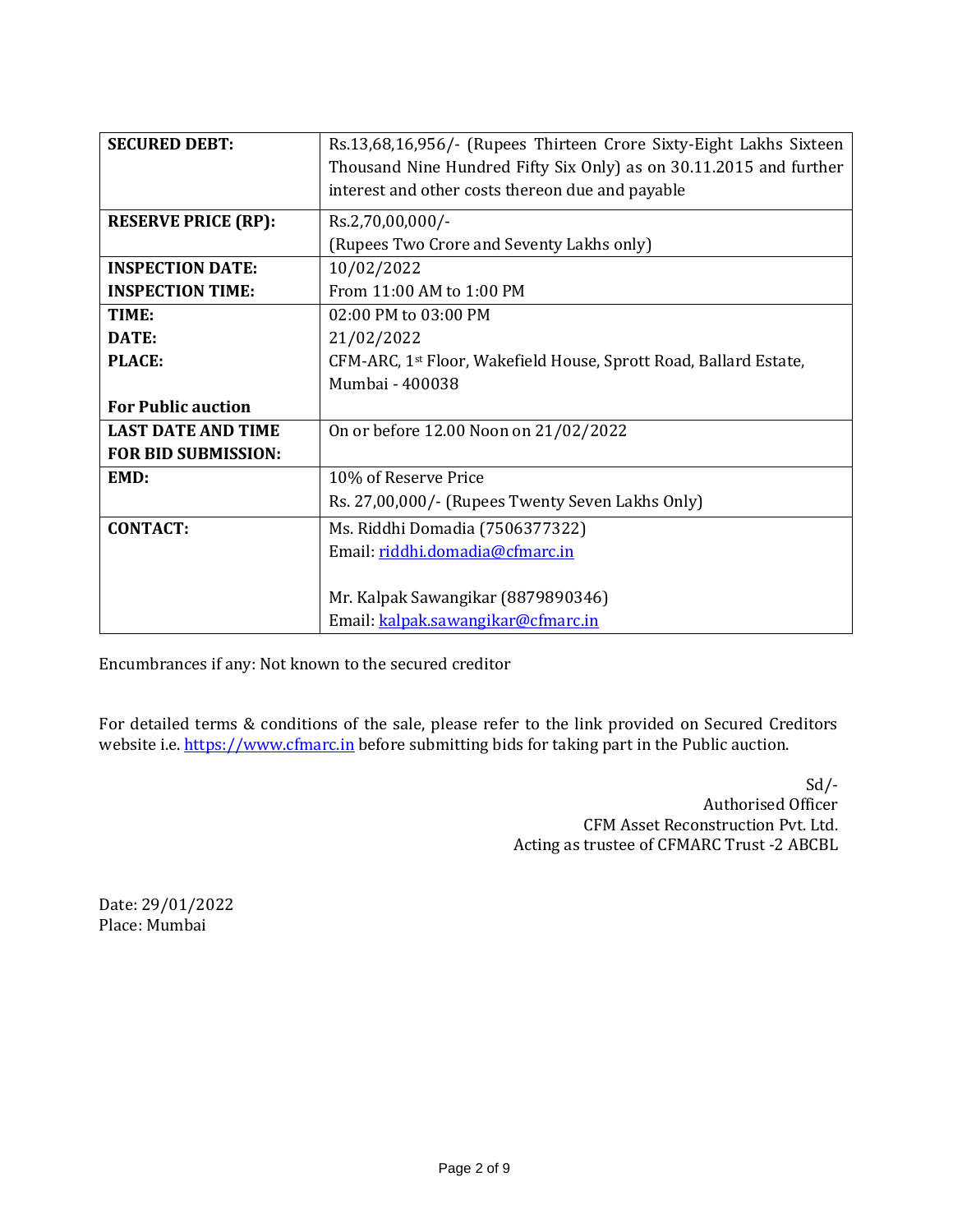### **TENDER DOCUMENT CUM TERMS AND CONDITIONS OF SALE**

1) The Bids document along-with declaration as given below shall be submitted physically at office of CFM-ARC Mumbai, by bidder along-with DD or UTR details of requisite EMD amount. Bank details for online transaction are as follows:

| <b>Account Holder</b> | CFMARC Trust -2 ABCBL |
|-----------------------|-----------------------|
| <b>Account Number</b> | 000320110001084       |
| <b>Bank</b>           | Bank of India         |
| <b>Branch</b>         | <b>Ballard Estate</b> |
| <b>IFSC</b>           | <b>BKID0000003</b>    |

- 2) Bid should be along with self-attested copies of Aadhar Card / PAN Card / Passport / Electricity Bill / Voter ID.
- 3) Bid document below Reserve Price and without KYC will be disqualified / rejected.
- 4) Last date of submission of Bid document is 21.02.2022 up-to 12.00 Noon.
- 5) The intending bidder should bid for entire immovable property. Bid for part property will be rejected.
- 6) The person deputed for inspection by the prospective bidder should carry with him appropriate POA and/or authorization on the letterhead of the organization he/she represents, failing which inspection may be refused.
- 7) The EMD of unsuccessful bidders shall be refunded within fifteen days from the date of Auction. The bidder will not be entitled to claim any interest, if the refund of EMD is delayed beyond the said period for any reason whatsoever.
- 8) The Said Properties shall be sold at a price not less than the Aggregate Reserve Price mentioned hereinabove.
- 9) The offer should only be placed only through bid document by submitting physically at the address mentioned above.
- 10) The entire procedure of conducting Auction shall be at the exclusive discretion of the Authorized Officer and intending purchaser shall have no right to object to the same.
- 11) The bid amount can be improved by Rs.2,00,000/- (Rupees Two Lakh only) per bid/attempt during the auction once bid document is submitted.
- 12) The Said Properties shall be sold to the highest bidder. The highest bidder shall have to tender the KYC documents with originals (Photo ID and address proof documents) to the Authorised Officer for verification immediately. Post such verification, on confirmation of sale of the Said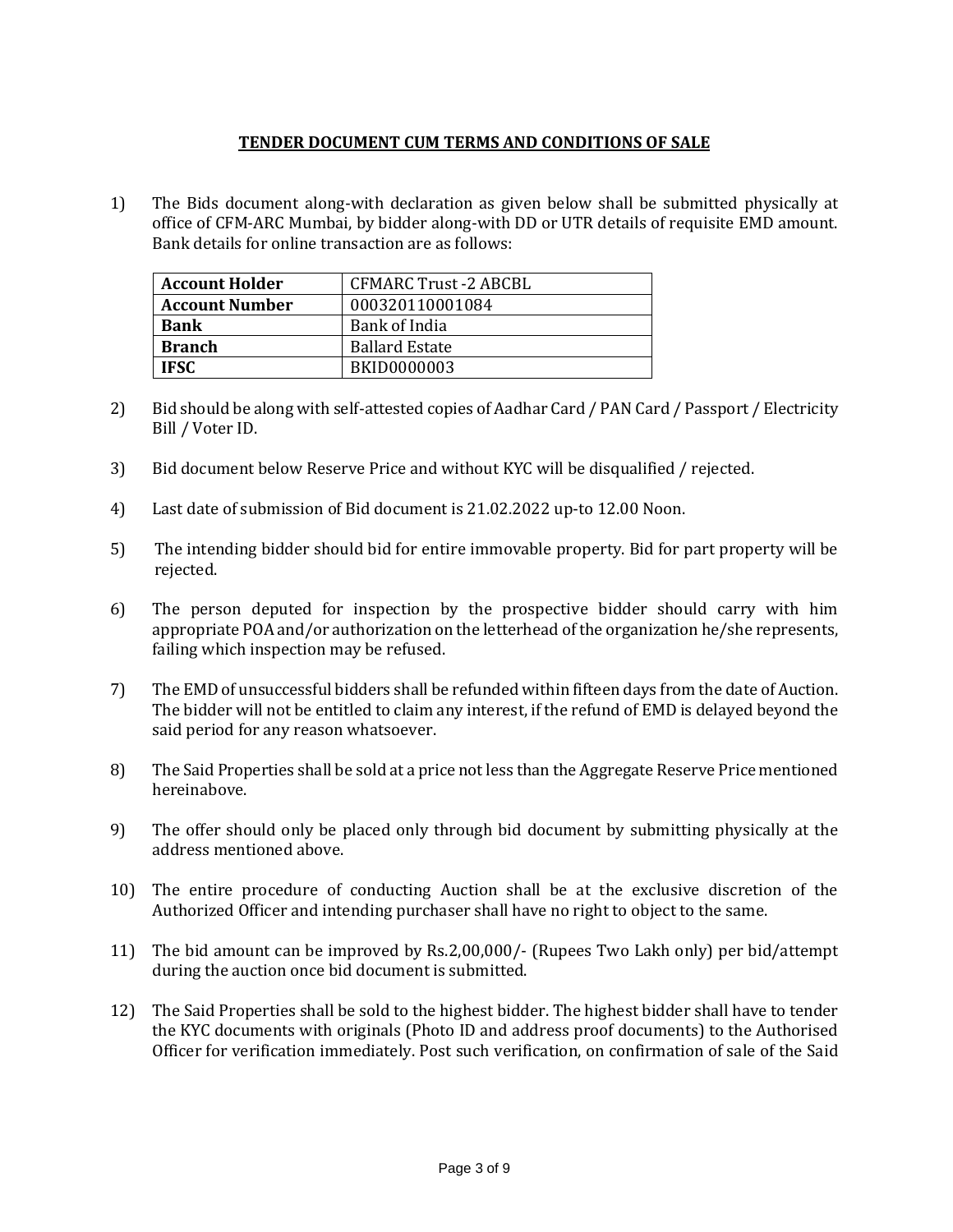Properties, which shall be conveyed to the highest bidder, after following the process enumerated hereinabove.

- 13) The successful bidders will have to immediately, but not later than next working day, pay 25% of the sale price (after adjusting the Aggregate Earnest Money deposited) by way of DD/ RTGS/NEFT and the balance of 75% of the consideration shall be payable by the successful bidder on or before the fifteenth day of the confirmation of the sale of the Said Properties, or such other time as may be agreed to between CFM-ARC and the successful bidder, subject to the sole discretion of CFM-ARC.
- 14) In the event of any default in payment of any of these amounts, or if the sale is not completed by reason of any default on the part of the successful bidder, CFM-ARC in its absolute discretion, shall be entitled to forfeit all the moneys till then paid by the successful bidder and put up the assets in question for resale/disposal. Further, all costs, charges and expenses incurred by CFM-ARC on account of such resale shall be borne by such defaulting successful bidder who shall also be bound to make good any deficiency arising on such resale and he/she/they shall not be entitled to make any claim in the event of the assets realizing higher price on resale.
- 15) The bidder shall deduct and deposit with the concerned department/statutory body Tax Deducted at Source ("TDS"), as applicable under section 194-IA of the Income Tax Act, 1961. Such TDS shall be considered as part of the Offer made by the bidder.
- 16) The stamp duty, registration charges, cess, sales tax, Value Added Tax ("VAT") (if applicable), transfer charges, if any, and all other incidental costs, charges and expenses in connection with the sale of the aforesaid assets shall be borne by the purchaser/successful bidder.
- 17) Transfer of the Said Properties to the successful bidder shall be done by the Authorized Officer only upon payment of the entire bid consideration and other charges as per the terms contained herein.
- 18) As from the date of issuance of Sale Certificate, the purchaser shall hold the assets at his/her/their sole risk and cost as regards any loss or damage to the assets by fire or earthquake or any other natural calamities or due to theft, burglary or robbery or from any other cause whatsoever and neither CFM-ARC nor the Authorized Officer shall be liable for any such loss or damages.
- 19) Presently there are no encumbrances known to CFM-ARC.
- 20) The Said Properties are offered for sale on **"AS IS WHERE IS AND AS IS WHAT IS BASIS"** basis. Neither CFM-ARC nor the Authorized Officer undertakes any responsibility to procure any permission/license etc. in respect of the Said Properties offered for sale hereinabove. The successful bidder will have to bear all outstanding dues including water/electricity/service charges, transfer fees, electricity dues, society dues, dues of the Municipal Corporation/local authority dues, taxes including sales tax, VAT, GST or any other cess, duties, levies by whatever name it is called, if any, in respect of the Said Properties.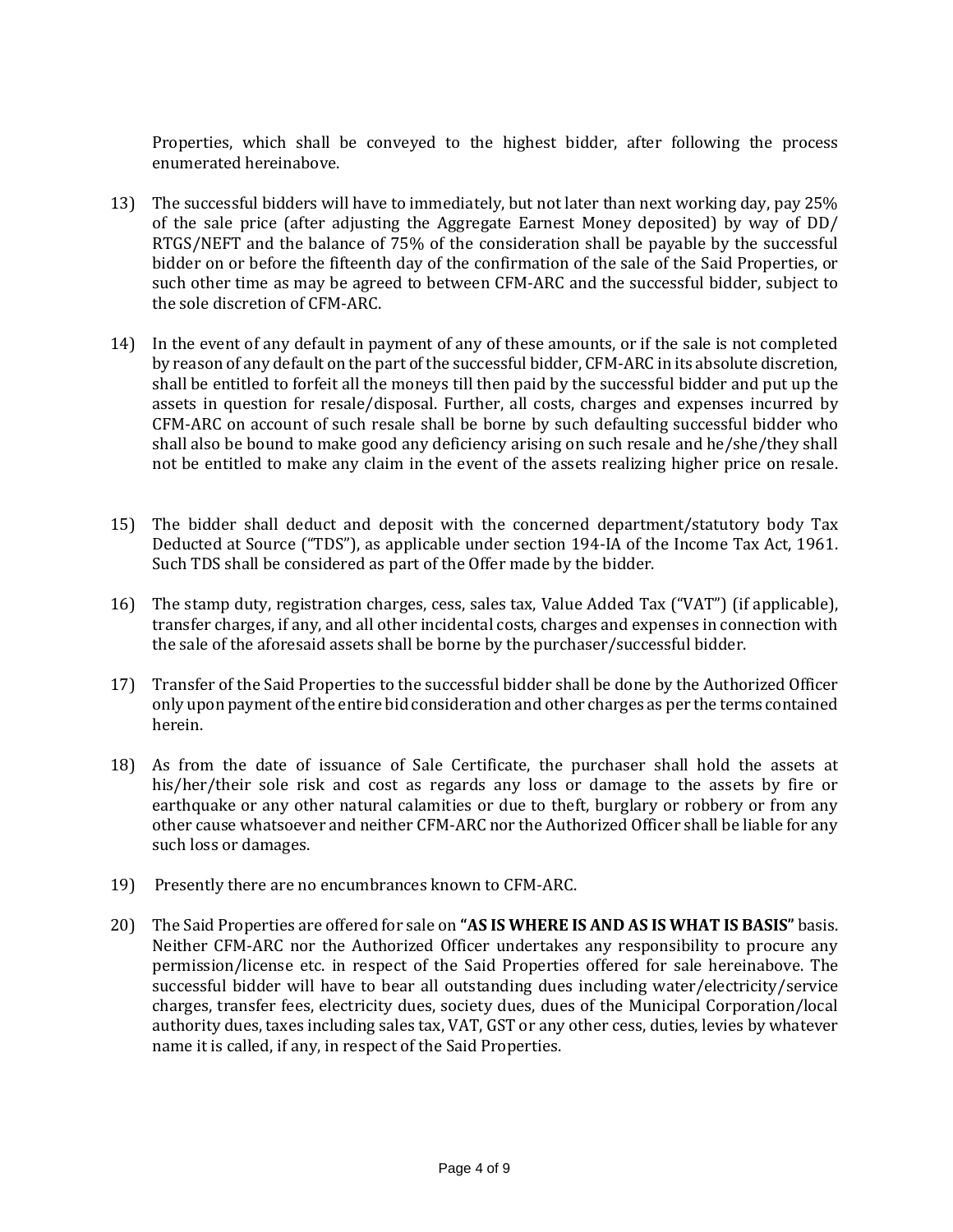- 21) The bidders are advised in their own interest to verify and conduct a detailed Due Diligence of the Said Properties and about any other dues from the respective authorities to their satisfaction before submitting the offers.
- 22) The successful bidder shall be deemed to have purchased the Said Properties after complete satisfaction of title thereto and inspection thereof and shall not be entitled to make any requisition or raise any objection as to the title or condition of the Said Properties or any part thereof after submission of the Bid.
- 23) The successful bidder shall, notwithstanding any discrepancy or variation in the names, quantities, survey numbers measurement, boundaries and abuttal as mentioned herein above or any public notice, accept the Said Properties purchased by it/him.
- 24) The bidder shall purchase the Said Properties in the same condition that the Said Properties exist on the date of sale. The date of sale shall mean, the date when the Authorized Officer accepts the offer of the successful bidder. From and after the date of issuance of Sale Certificate by the Authorized Officer, the same shall be at the sole and entire risk and costs and account of the successful bidder as regards any risk, injury, loss or damage thereto or any part thereof from any cause whatsoever. The successful bidder shall not make any requisition for repairs or otherwise and the obligations of carrying out such repairs shall be solely that of the successful bidder.
- 25) Conditional offers will be treated as invalid. Likewise correspondence about any change in the offers will not be entertained. Any bidder who wishes to give a fresh offer for the Said Properties on or before the last date prescribed for submission of the offers contemplated herein, may file a fresh offer with appropriate EMD.
- 26) The successful bidder will be bound by the regulations of the local / any other authority, as applicable with regard to the use of the Said Properties along with its super structure, plant and machinery thereon, if being part of the Said Properties contemplated herein.
- 27) If the dues of the existing charge-holders together with all costs, charges and expenses incurred by CFM-ARC are offered by or on behalf of the Borrower or guarantors at any time before the date of confirmation of sale, the Said Properties or part thereof, shall not be auctioned.
- 28) The bidder shall not be entitled to withdraw or cancel offer once submitted unless permitted by Authorized Officer. If the bidder withdraws or cancels the offer, the EMD shall be liable to be forfeited and will also be liable to pay the Authorized Officer, the loss or damage suffered consequent upon withdrawing or canceling the offer. The assets in question will then be resold at the risk and consequences of the bidder.
- 29) On confirmation of sale by CFM-ARC and if the terms of payment have been complied with, the Authorised Officer exercising the power of sale shall issue Sale Certificate for immovable asset in favour of the purchaser/successful bidder in the form given in Appendix V of the Security Interest (Enforcement) Rules, 2002.
- 30) The sale certificate will be issued in the name of the purchaser(s) / Applicant(s) only and will not be issued/transferred in any other name(s).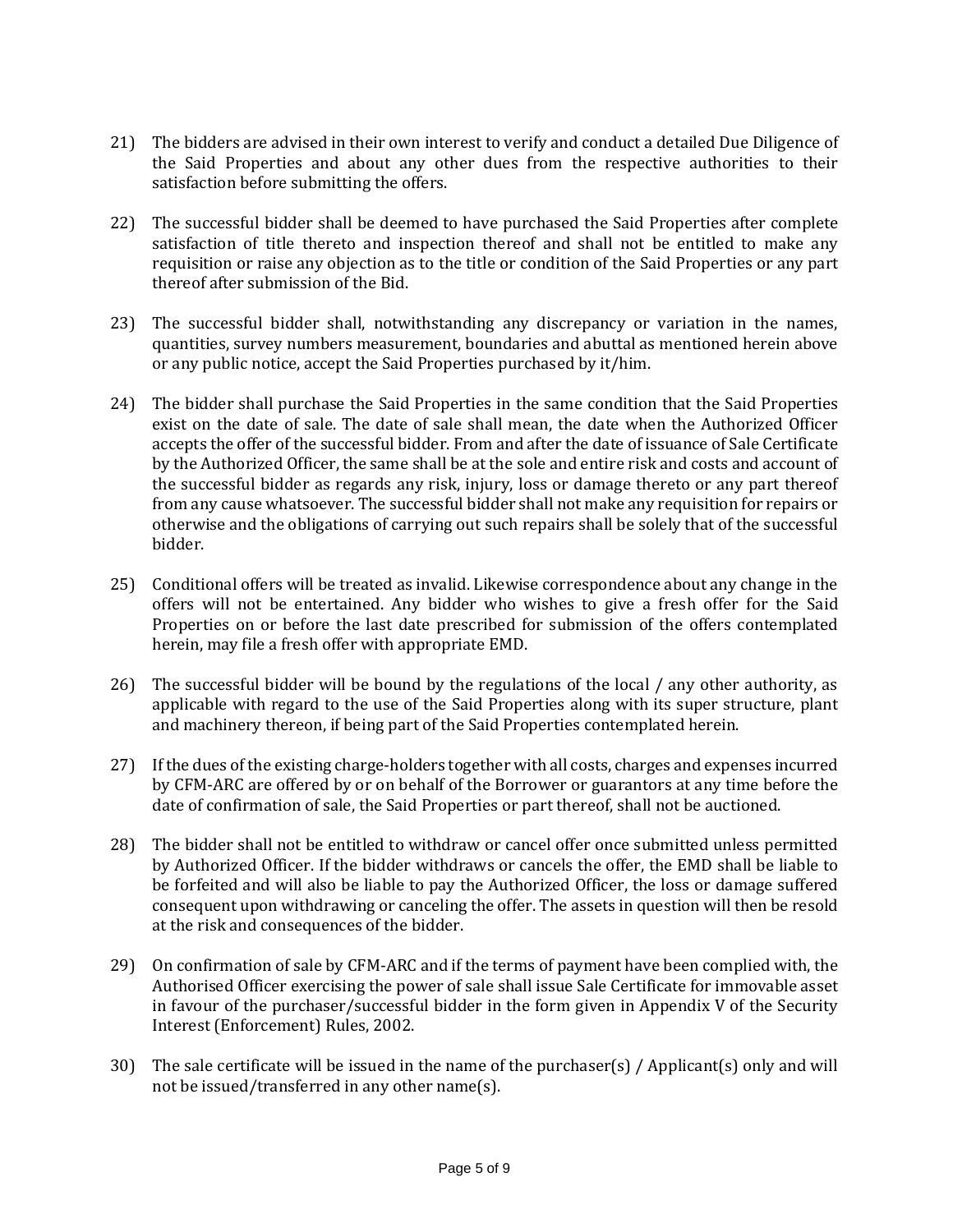- 31) The Authorized Officer is selling the Said Properties pursuant to the powers derived from the SARFAESI Act. The Said Properties comprised in and forming part of the sale is sold, subject to all defects, faults, imperfections and errors of description latent or otherwise. The Authorized Officer is not answerable for the correct description genuineness, veracity, authenticity of or any defects in the Said Properties and does not warrant any condition whatsoever pertaining to the same. The bidders should make their own enquiry about the same and satisfy themselves if there are any other encumbrances, reservations, acquisitions, charges, liens or defects affecting the title of the Said Properties. The bidders shall not be entitled to issue or raise any requisitions or objections to or upon the title post bid submission. The bidders should make enquiries about the utility of the Said Properties put up for sale hereunder and no warranty or assurances of any kind is given by the Authorized Officer and/or CFM-ARC.
- 32) The bidder shall be deemed to have undertaken a due diligence of the Said Properties and that the bidder are presumed to have taken independent legal or commercial advice before participating in the auction contemplated herein.
- 33) The Authorized Officer reserves right to reject any or all offer/s without assigning any reason and in case all the offers are rejected, either to hold negotiations with any of the bidder or sell the assets through private negotiations with any of the bidders or any other party/parties or invite fresh offers. CFM-ARC's decision in this regards shall be final & binding.
- 34) The Authorized Officer will be at liberty to amend/modify/delete any of the above conditions as may be deemed necessary in light of the facts & circumstances of the case.
- 35) Disputes, if any, shall be within the jurisdiction of Courts and Tribunals in Mumbai only.
- 36) Words & expressions used hereinabove shall have the same meanings respectively assigned to them under SARFAESI Act and the rules framed thereunder.

#### 37) **Other terms and conditions pertaining to Auction:**

- a) Only Physical Auction/ bidding will take place.
- b) Bidders are cautioned to be careful while submitting their bid amount and to check for alteration, if any, before confirming the same.
- c) No request/complaint of wrong bidding will be entertained for cancelling the sale and in such case, the EMD in full will be forfeited.
- d) Only upon verification of the bid form and availability of DD / confirmation of remittance of Aggregate EMD through NEFT/RTGS, bidder will be allowed to bid further and or improve offer.
- e) All bids placed as required will considered as bid for himself/herself. Once the bid is placed, the bidder cannot reduce or withdraw the bid for whatever reason.
- f) The highest bid on the auction shall supersede all the previous bids of all the bidders. The bidder with the highest offer/ bid does not get any right to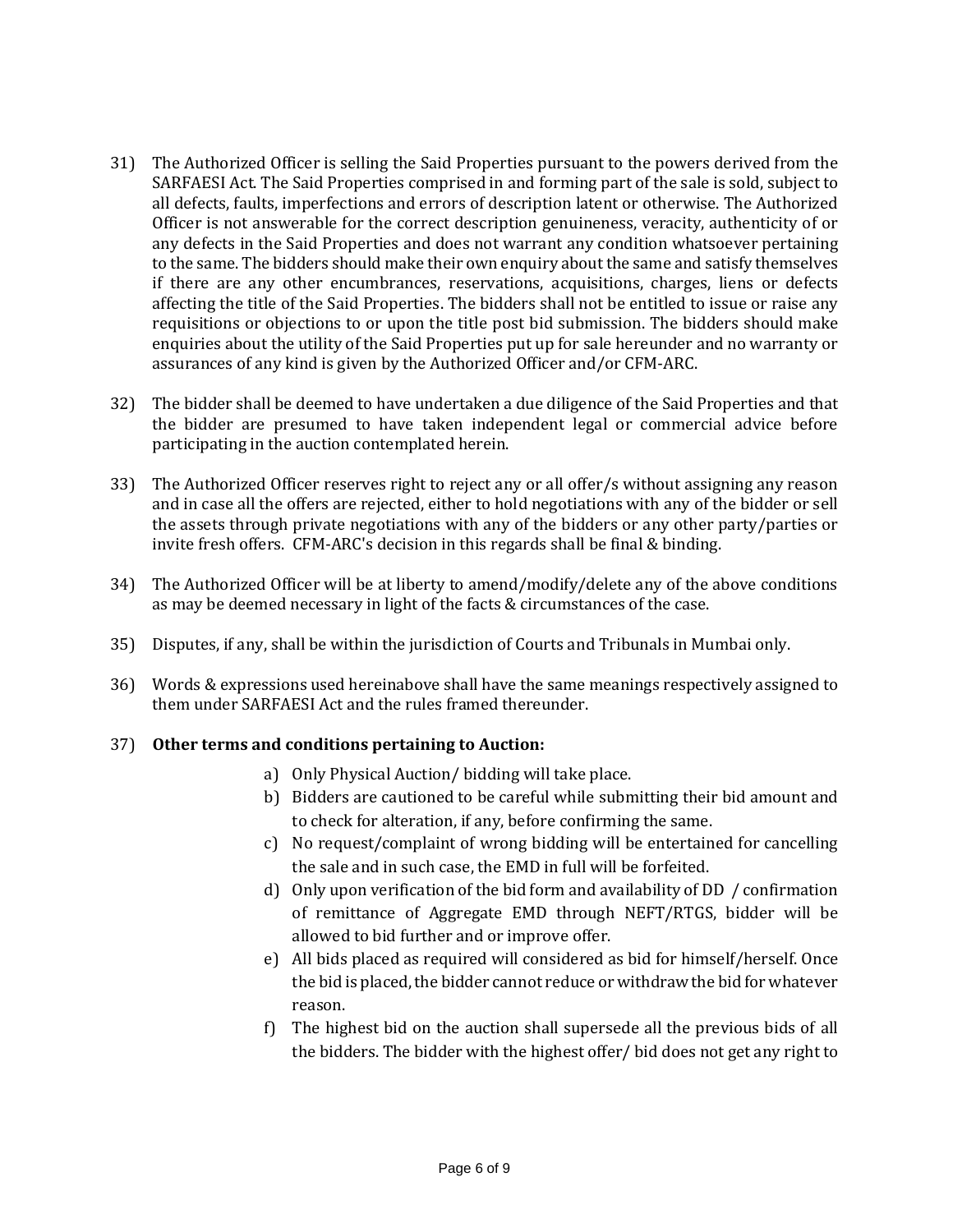demand acceptance of his bid in case any stay order is received by CFM-ARC by any forum.

g) The bidder shall be solely responsible for all consequences arising out of the bid submitted by him (including any wrongful bidding) and no complaint/ representation will be entertained in this regard by the CFM-ARC. Hence bidders are cautioned to be careful to check the bid amount and alter/rectify their bid if required before confirming the bid submitted.

Authorized Officer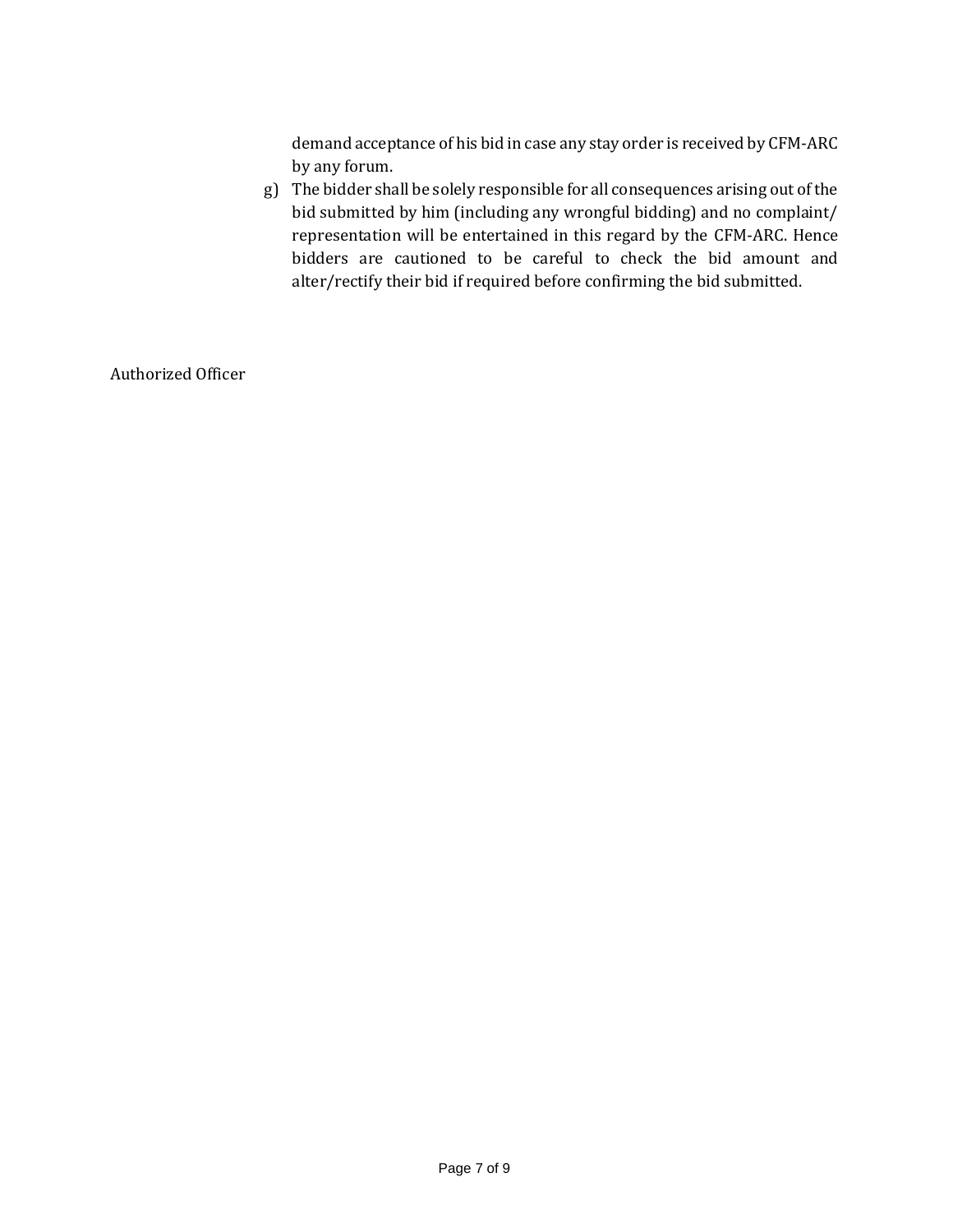### **BID DOCUMENT**

In the matter of sale of secured immovable property(ies) of Siroya Developers Pvt Ltd.

# **PARTICULARS OF THE BIDDER**

|             | Constitution of the Bidder: National Assembly Constitution of the Bidder: |  |
|-------------|---------------------------------------------------------------------------|--|
|             |                                                                           |  |
|             |                                                                           |  |
|             |                                                                           |  |
|             | Document of proof of identity (tick whichever is being attached):         |  |
|             | a. Driving License Number                                                 |  |
|             | b. PAN Card Number                                                        |  |
|             | c. Voter Identity Card Number                                             |  |
|             | d. Passport Number                                                        |  |
|             | e. Certificate of Incorporation Number                                    |  |
| $f_{\cdot}$ | <u>Partnership Agreement details</u>                                      |  |
|             |                                                                           |  |
|             |                                                                           |  |
|             | <b>EMD Remittance details</b>                                             |  |
| a.          | Date of remittance                                                        |  |
| b.          | Name of Bank Name of Bank                                                 |  |
|             |                                                                           |  |
| d.          | c. Branch Name<br>Bank Account No.                                        |  |
|             |                                                                           |  |
| f.          | e. IFSC Code No.<br>UTR No.                                               |  |
|             | $OR$                                                                      |  |
| a.          |                                                                           |  |
| b.          | Date of Demand draft                                                      |  |
|             | <u>Name of the Issuing Bank</u>                                           |  |
|             | DETAILS OF THE OFFER/BID:                                                 |  |

Rs. \_\_\_\_\_\_\_\_\_\_\_\_\_\_\_\_\_\_\_\_\_\_\_\_\_\_\_\_\_\_\_\_\_\_\_\_\_\_\_\_\_\_\_\_\_\_\_\_\_\_\_\_\_

\_\_\_\_\_\_\_\_\_\_\_\_\_\_\_\_\_\_\_\_\_\_\_\_\_\_\_\_\_\_\_\_\_\_ (Amount in words)

### **SIGNATURE**

# **DECLARATION BY BIDDER / OFFEROR**